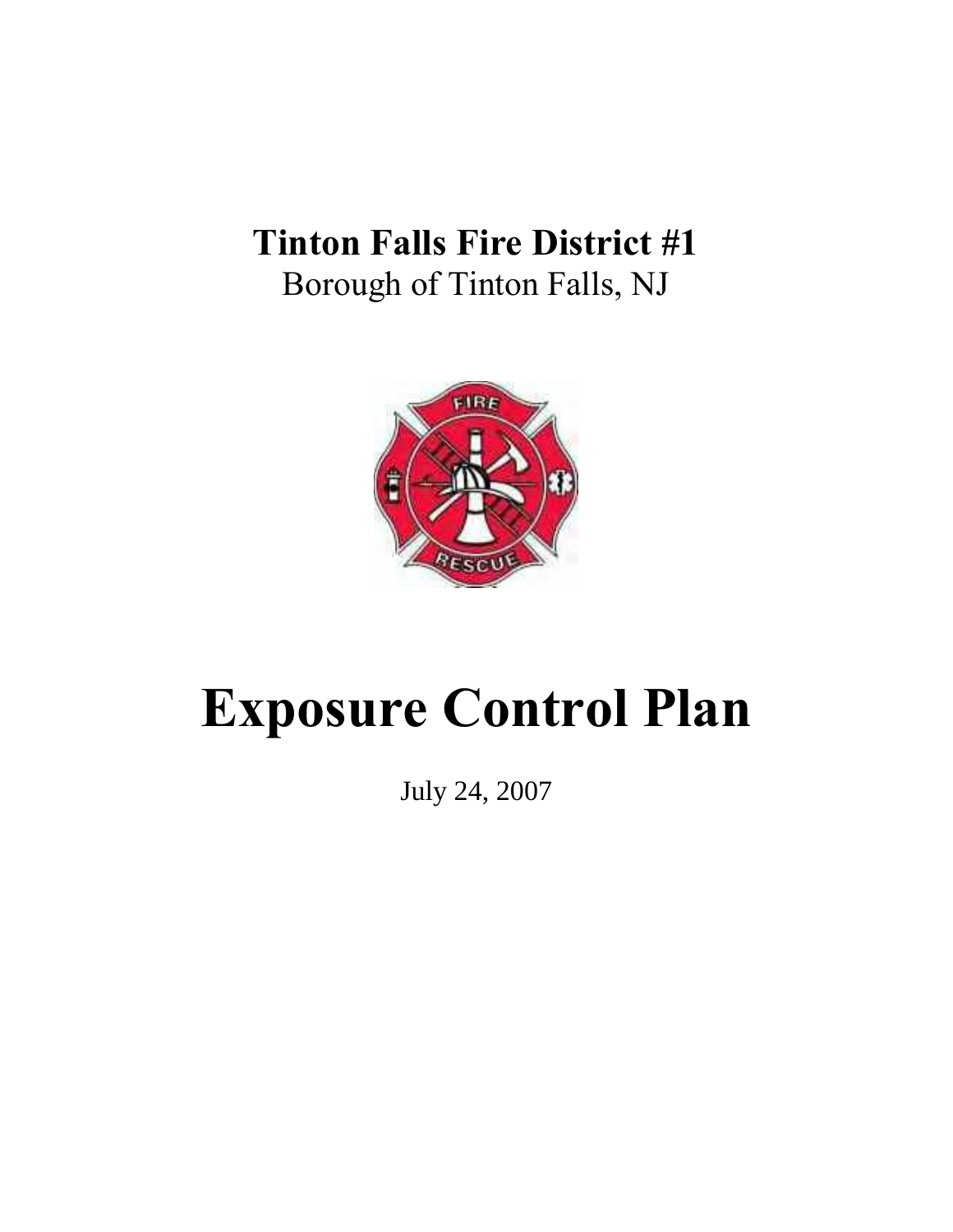#### **Table of Contents**

| Exposure Report Form - Employee Vaccine Immunization History 17 |
|-----------------------------------------------------------------|
|                                                                 |
|                                                                 |
|                                                                 |
|                                                                 |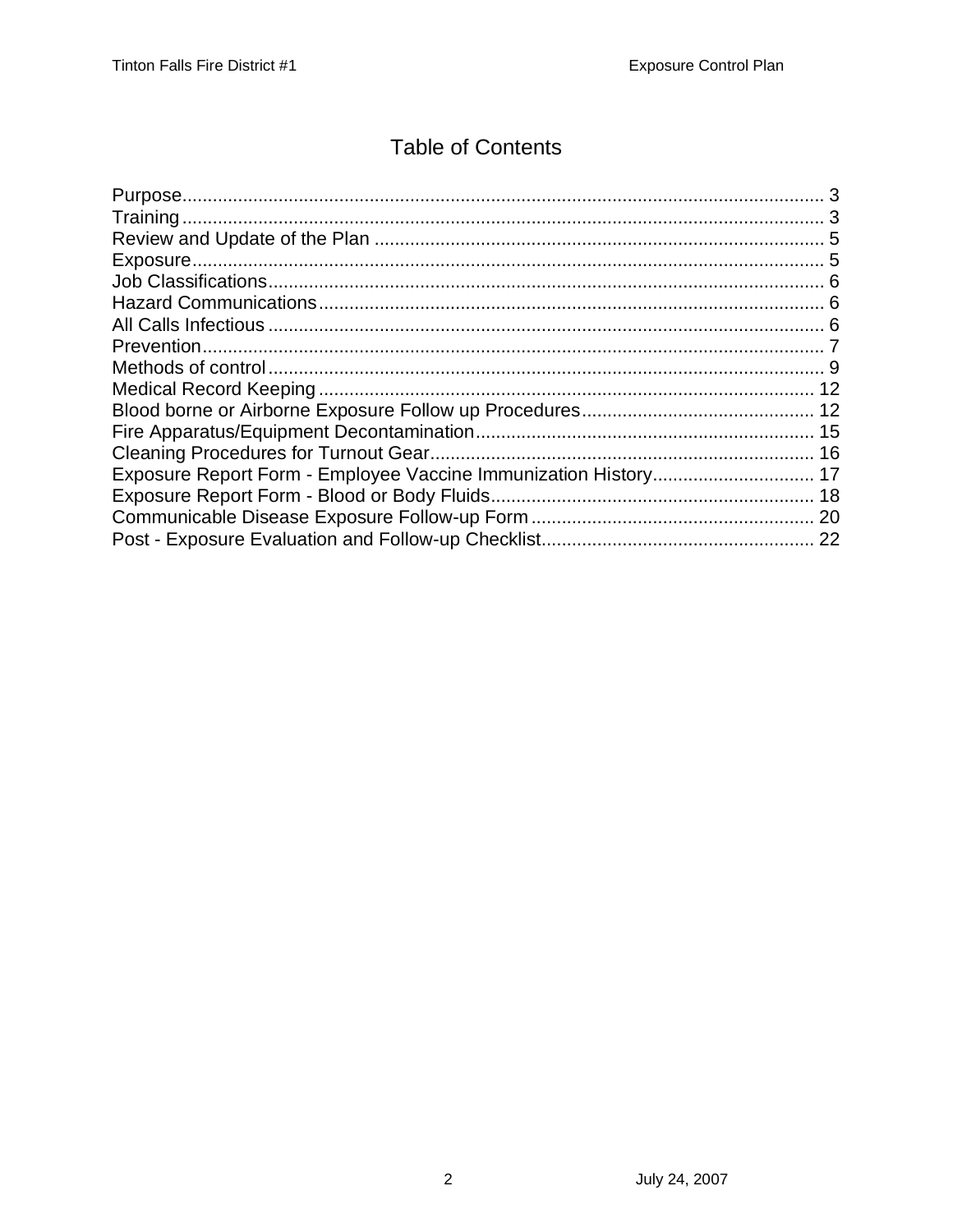### EXPOSURE CONTROL PLAN

#### **Purpose**

The purpose of this plan is to assure compliance with the O.S.H.A. 29 C.F.R. 1910.1030, to promote a safe work place and to decrease the exposure to H.I.V., H.B.V. and other communicable diseases. We now know that we should never underestimate the risk of exposure to blood borne pathogens. The Board of Fire Commissioners of Tinton Falls District #1, along with the Fire Chiefs of Wayside Fire Company and the Pine Brook Fire Company will be responsible for compliance with this regulation. The Fire Chiefs will institute as many work practices and engineering controls as possible to eliminate or reduce exposure to blood borne pathogens.

This written exposure control plan will be available from the Exposure Control Officer or Fire Chiefs and will be available in the District Fire Stations at all times. This policy will be available for all members to read. The Exposure Control Officer will review and update it as needed. The Board of Fire Commissioners will review this plan once a year and document this training.

Each member will receive a copy of this plan upon joining, will read and follow this plan. Our members have the most important role in our blood borne pathogen compliance program, for the ultimate execution of much of our **Exposure Control Plan** rests in their hands. In this role they must do things such as:

- 1. Know what tasks they perform that have occupational exposure.
- 2. Attend the blood borne pathogens training seminars.
- 3. Plan and conduct all operations according to work practice controls.
- 4. Develop good personal hygiene habits.

#### **Training**

The District will provide all equipment needed to follow the plan. Each member will take the complete Infection Control Training Program when possible during his or her probationary period. A refresher course will be given once a year to retrain and update all members. The Exposure Control Officer will organize and hold this program with the cooperation of the training committee.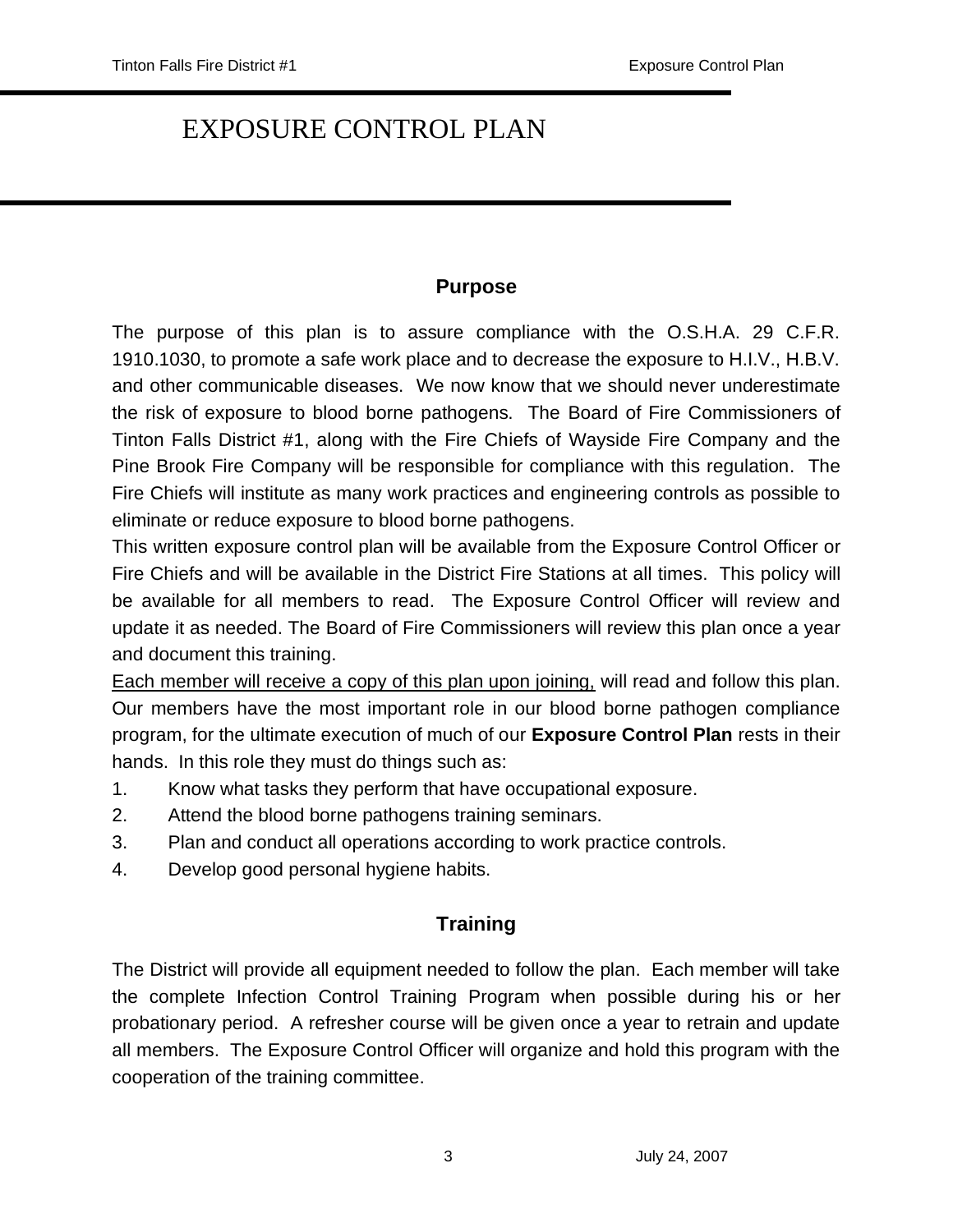The District will try to ensure a safe work place. If there are any questions or concerns they will be directed to the Exposure Control Officer. Activities delegated to the Exposure Control Officer include, but are not limited to:

- 1. Overall responsibility for starting the Exposure Control plan for the entire District's operation.
- 2. Working with management and other employees to develop and administer any additional blood borne pathogens related policies and practices needed to support the effective use of this plan.
- 3. Looking for ways to improve the **Exposure Control Plan**, and revise and update the plan when necessary.
- 4. Collecting and maintaining a suitable reference library on the Blood borne Pathogens Standard and blood borne pathogens safety and health information.
- 5. Knowing current legal requirements concerning blood borne pathogens.
- 6. Acting as the District's liaison during OSHA inspections.
- 7. Conduct periodic audits to maintain an up-to-date **Exposure Control Plan.**
- 8. The Exposure Control Officer will evaluate the manner in which any member may have possibly been exposed to a communicable disease. When complete they will notify the respective Fire Chief, the Exposure Control Officer and Occupational Health and Safety at a Meridian Occupational Health Center. All possible exposures should be referred to a Meridian Occupational Health Center for their evaluation.
- 9. The Exposure Control Officer will assure that the District carries out all parts of this plan concerning an exposure. The Exposure Control Officer will keep all information confidential.
- 10. The Exposure Control Officer will be responsible for a monthly quality assurance and compliance report to be presented to the District.
- 11. Maintain an up-to-date list of personnel requiring training.
- 12. Develop suitable education/training programs.
- 13. Scheduling periodic training seminars for the District.

The Exposure Control Officer will be appointed annually by the President of the Board of Fire Commissioners of Fire District #1 and will be appropriately trained in their roles and responsibilities.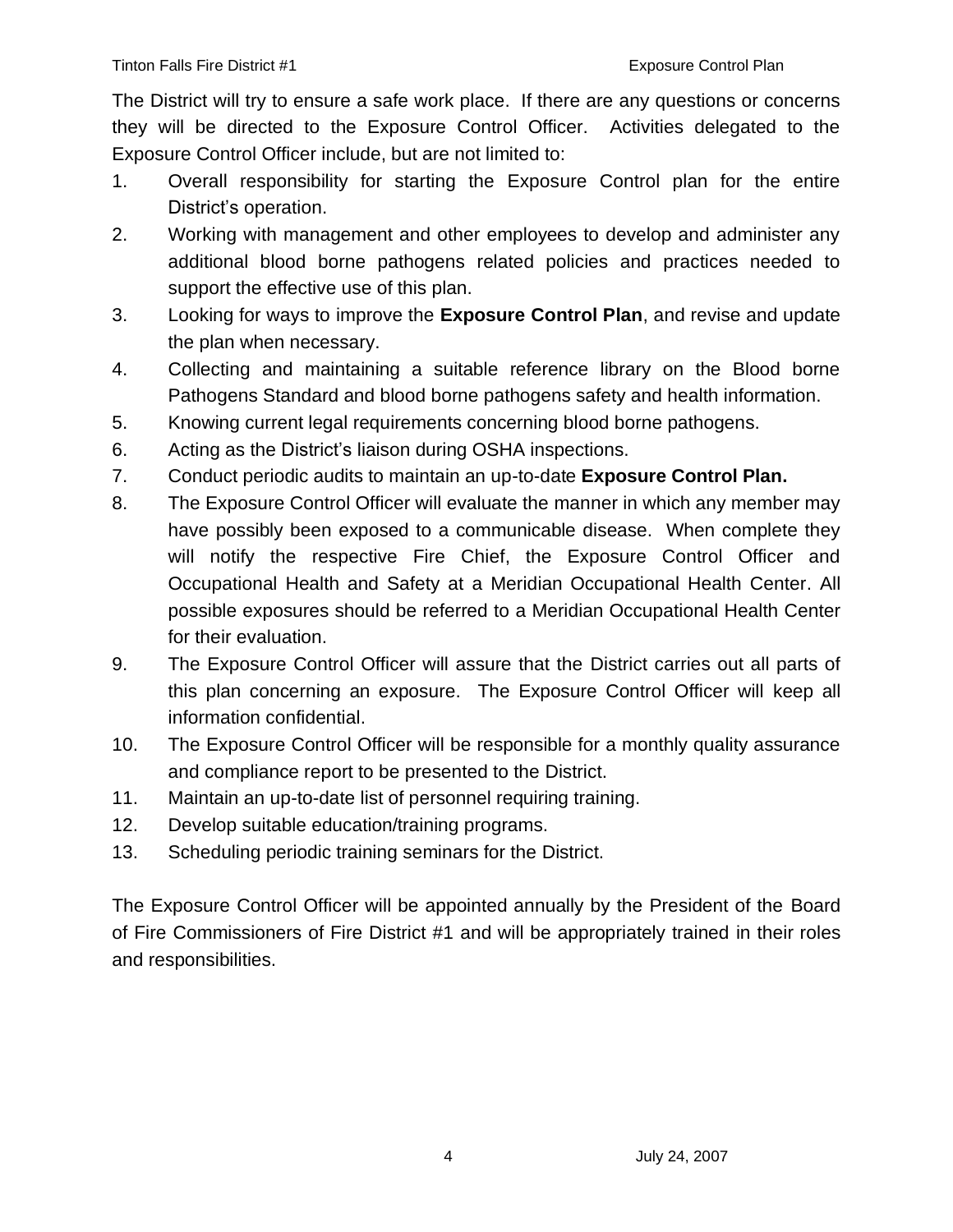#### **Review and Update of the Plan**

We recognize that it is important to keep our **Exposure Control Plan** up-to-date. To ensure this, the Exposure Control Officer will review and update the plan under the following circumstances:

- 1. Annually.
- 2. Whenever new or modified tasks and procedures are implemented which effect occupational exposure to our members.
- 3. Whenever we revise the members' jobs such that new instances of occupational exposure may occur.

Training records must be kept in the individual member's files. We will hold them for thirty years and they will include the following:

- A. Training dates
- B. content or summary on the training
- C. names and qualifications of the trainer(s)
- D. job titles of trainers
- E. Attendees

All members will be responsible for their own safety and health. They will wear all equipment and P.P.E. necessary for each emergency and non-emergency response. Members will report any exposures at once to an Officer or the Exposure Control Officer for immediate follow-up.

#### **Exposure**

An exposure incident is specific eye, mouth, other mucous membrane, nonintact skin, or parenteral (subcutaneous, intraorbital, intraspinal, intrasternal, intravenous, etc.) contact with blood or other potentially infectious material that results from the performance of a member's duties. An example of an exposure incident would be a puncture from a contaminated sharp or needle.

Confirmed exposure/contacts would be determined as those that the rescuer is involved with, in any of the following situations.

- 1. Mouth to mouth resuscitation;
- 2. Parenteral or mucous membrane contact (i.e., splashes to mouth, nose, eye, nonintact skin) of any patient body fluids.
- 3. Contamination with feces from an incontinent patient with a history of diarrhea;
- 4. Needle sticks by a contaminated needle. Needles attached to piggyback tubing at the distal port where there is no blood present will be considered noncontaminated exposure;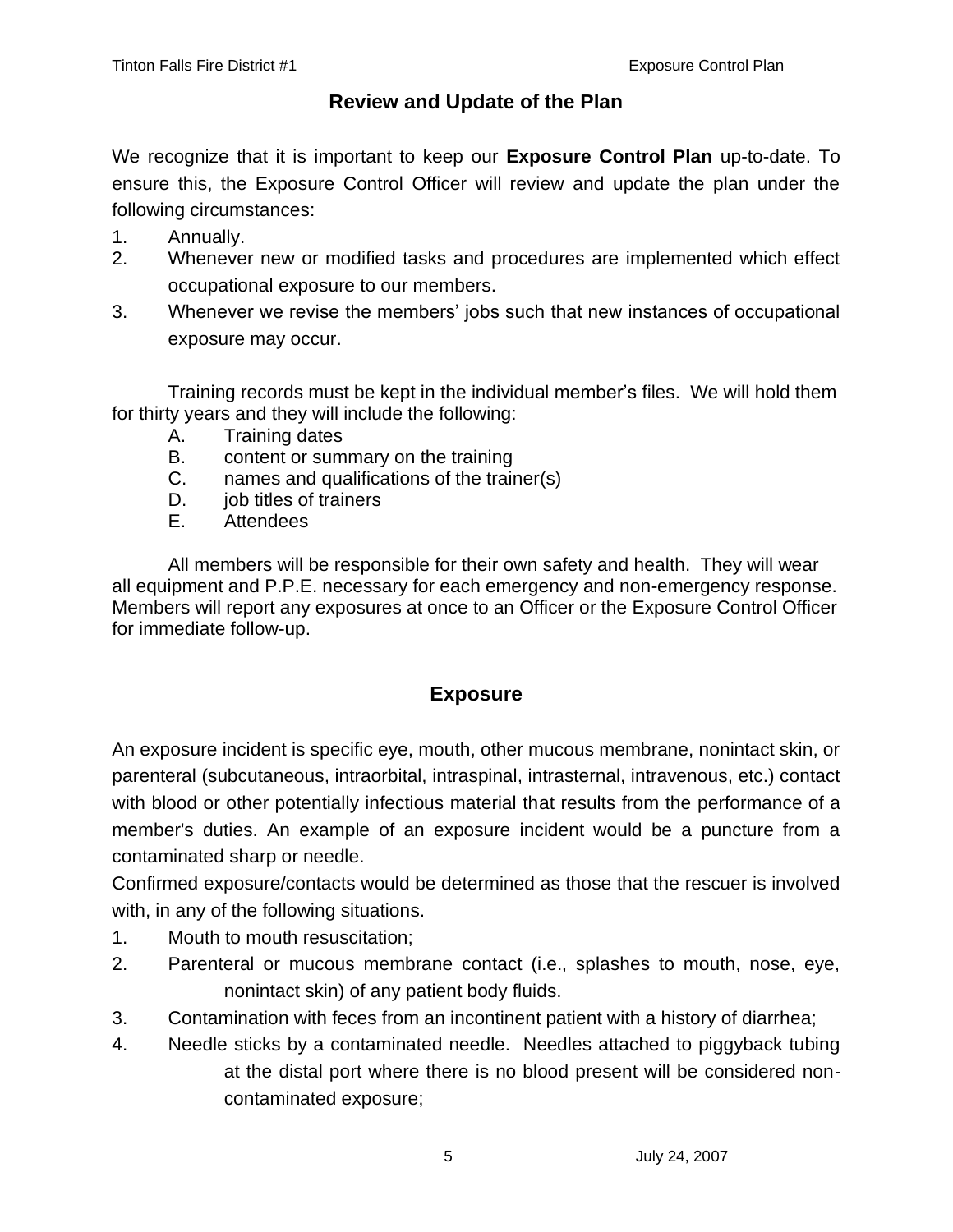- 5. Direct contact with clothing or bedding suspected of having pediculosis;
- 6. Human bites or scratches by patients.

#### **Job Classifications**

- 1. High Risk Classifications, reasonably expected to be exposed to blood and body fluids:
	- a. Probationary Members when riding during training, maximum exposure due to unpredictable; uncontrollable; dangerous and sometime lifethreatening situations.
	- b. Active Members (Firefighters) maximum exposure due to unpredictable; uncontrollable; dangerous and sometime life-threatening situations.
	- c. Life Members (Firefighters) maximum exposure due to unpredictable; uncontrollable; dangerous and sometime life-threatening situations.
- 2. Low Risk Classifications, not reasonably expected to be exposed to blood and body fluids:
	- a. Life Members (if not riding on fire apparatus) no exposure
	- b. Social Members when not riding, minimal to no exposure.

#### **Hazard Communications**

Once a year a training seminar, following DIVISION OF FIRE SAFETY FIREFIGHTER TRAINING standards and standards accepted by the STATE OF NEW JERSEY OFFICE OF EMERGENCY MEDICAL SERVICES, will be provided to instruct all members with a potential for exposure. It will consist of at least:

- 1. modes of transmission of communicable diseases
- 2. symptoms
- 3. epidemiology
- 4. warning signals relating to possible exposure
- 5. post exposure care
- 6. prevention

#### **All Calls Infectious**

All calls, emergencies or otherwise, may involve exposure to blood and other potentially infectious materials and are to be treated as such. Work activities involving potential exposure to blood borne pathogens include, but are not limited to: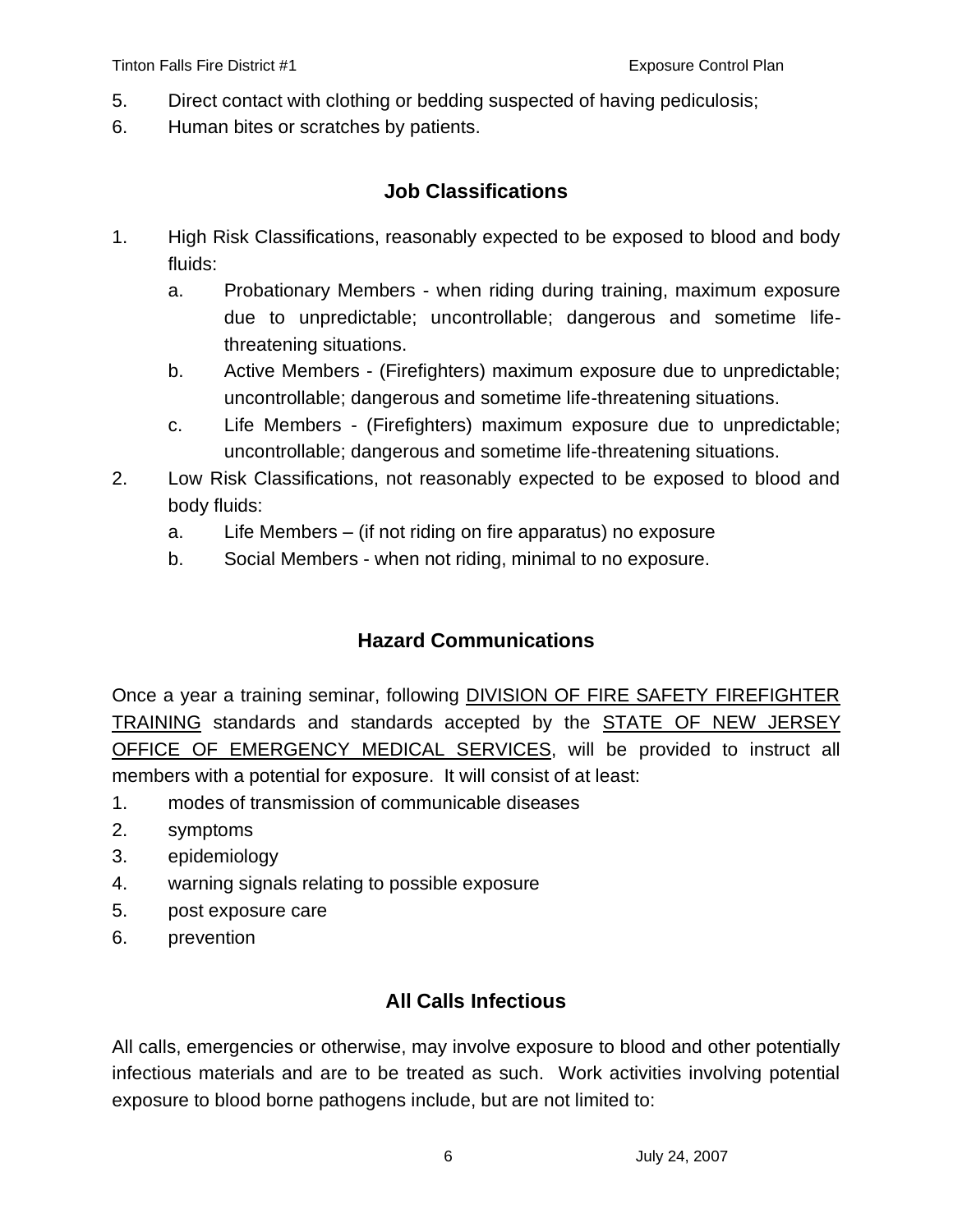- 1. Bleeding control with spurting blood.
- 2. Bleeding control with minimal bleeding.
- 3. Treating burn wounds.
- 4. Emergency childbirth.
- 5. Oral/Nasal suctioning.
- 6. Airway maintenance, oral/nasal.
- 7. Measuring a blood pressure.
- 8. Direct patient contact.
- 9. Handling and cleaning infected equipment and/or materials.
- 10. CPR.
- 11. Vomiting or inducing vomiting.
- 12. Caring for patients with incontinence of urine and/or feces.

#### **Prevention**

Methods of Prevention are as follows:

- 1. The hepatitis B vaccination series will be made available to all members who have the possibility of an occupational exposure. We will make this available within ten working days before doing patient care after appropriate H.B.V. training has been completed.
- 2. We will train and supply members with the following information on the Hepatitis B vaccination upon joining the one of the District fire companies:
	- a. safety
	- b. benefits
	- c. efficacy
	- d. availability at no cost to the member.

The H.B.V. program is available to any member whom we offered and then refused the vaccine in the past.

If the U.S. Public Health Service recommends a routine booster at a future date, we will make such booster(s) available to all members at no cost to the member.

The hepatitis B vaccination series is available by contacting Meridian Occupational Health Center. Should a member choose to refuse the hepatitis B vaccine, they must sign a declination form.

3. **B**ODY **S**UBSTANCE **I**SOLATION will be used with patients who may cause you to contact semen, vaginal secretions, cerebrospinal fluid, synovial fluid, pleural fluid, pericardial fluid, amniotic fluid, any body fluid visibly contaminated with blood and all body fluids in situations where differentiating between body fluids is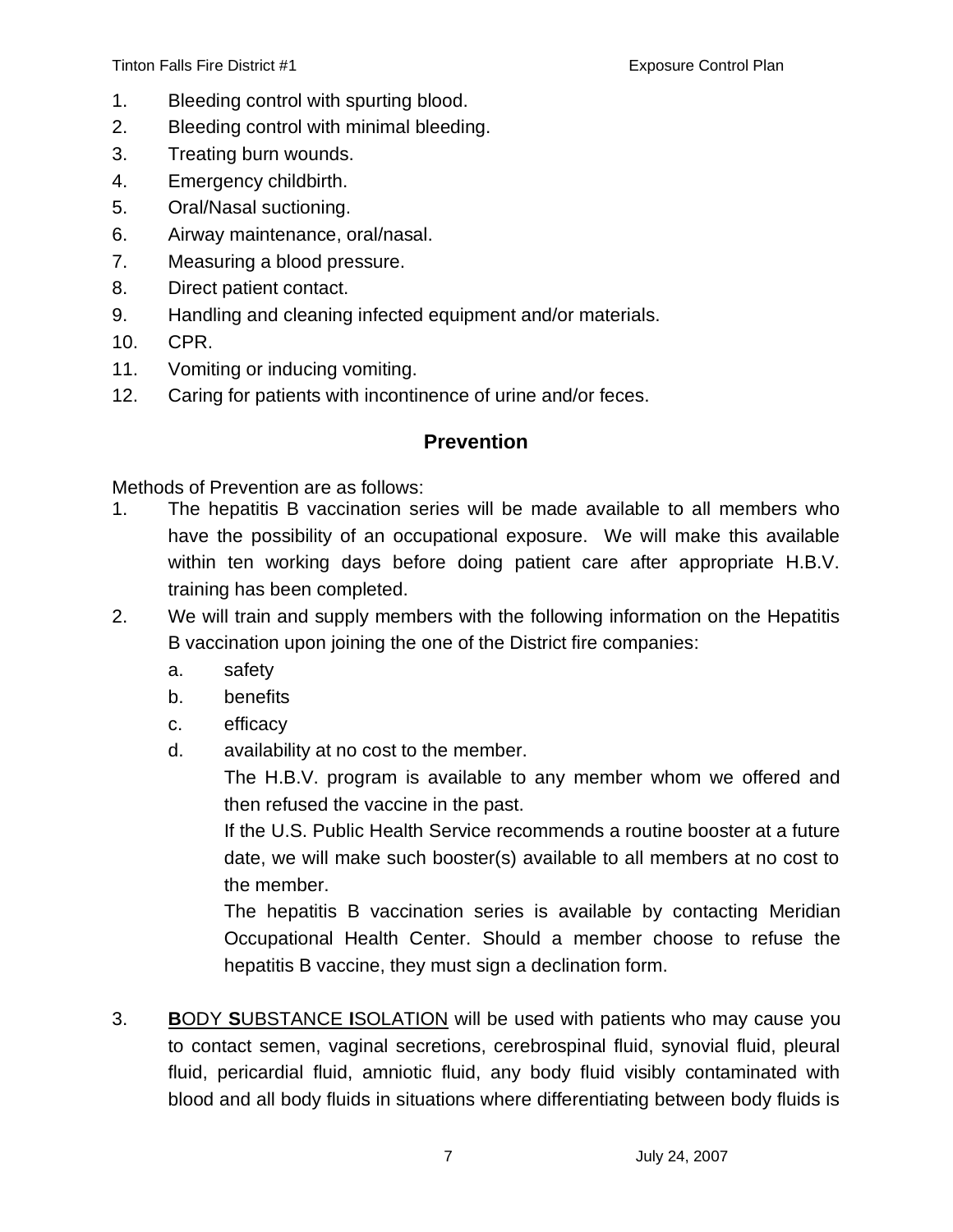difficult or impossible. This also includes nonintact body organs. Gloves will be used on all patients, gowns, masks, eye protection and shoe booties will be worn when there is a chance of splash or splatter of blood.

- 4. **S**TANDARD **P**RECAUTIONS should be consistently used for **ALL** people. Since medical history and examination cannot reliably identify persons infected with H.I.V. or other blood-borne diseases, blood and body fluid precautions should be used. This approach, previously recommended by the Communicable Disease Center, and called "Universal Blood and Body Fluid Precautions" or "Standard Precautions," should be used in the care of **ALL** people. These precautions should be mandatory in emergency care settings where the risk of blood exposure is increased and the infection status of the person is usually unknown. The infection control procedures outlined below must be used as routine professional skills when blood and/or body fluids of any patient are present.
	- a. Bandage all cuts and abrasions on your own body (especially your hands) before caring for any patient.
	- b. Gloves will be used on all patients when there is a reasonable risk of exposure to blood or bodily fluids. Gowns, masks, eye protection and shoe booties will be worn when there is a chance of splash or splatter of blood. Face masks and goggles, or a plastic face shield must be worn when the possibility of splashing or splattering of blood is likely.
	- c. After patient contact, avoid touching your mouth, eyes or other mucous membranes until you have thoroughly washed your hands. We should wash hands immediately after removal of potentially contaminated gloves or other personal protective equipment. Make it a practice to wash your hands after every call. "Dry" soap products, foil wrapped hand-washing preparations or antiseptic solutions can be used if soap and running water are not available. Hand washing is still the best overall protective measure for all! Following any contact of body areas with blood or any infectious materials, members will wash their hands and any other exposed skin with soap and water when possible. They should also flush exposed mucous membranes with water.
	- d. Use pocket masks, bag-valve masks or other resuscitative equipment when giving resuscitation to **ANY** patient. Pocket masks should have a one-way valve.
	- e. Needle stick injuries and/or any injury breaking the skin must be reported and counted as an injury.
	- f. If it becomes necessary to move or handle a dead body, the response should be the same as for situations requiring CPR. Wear gloves and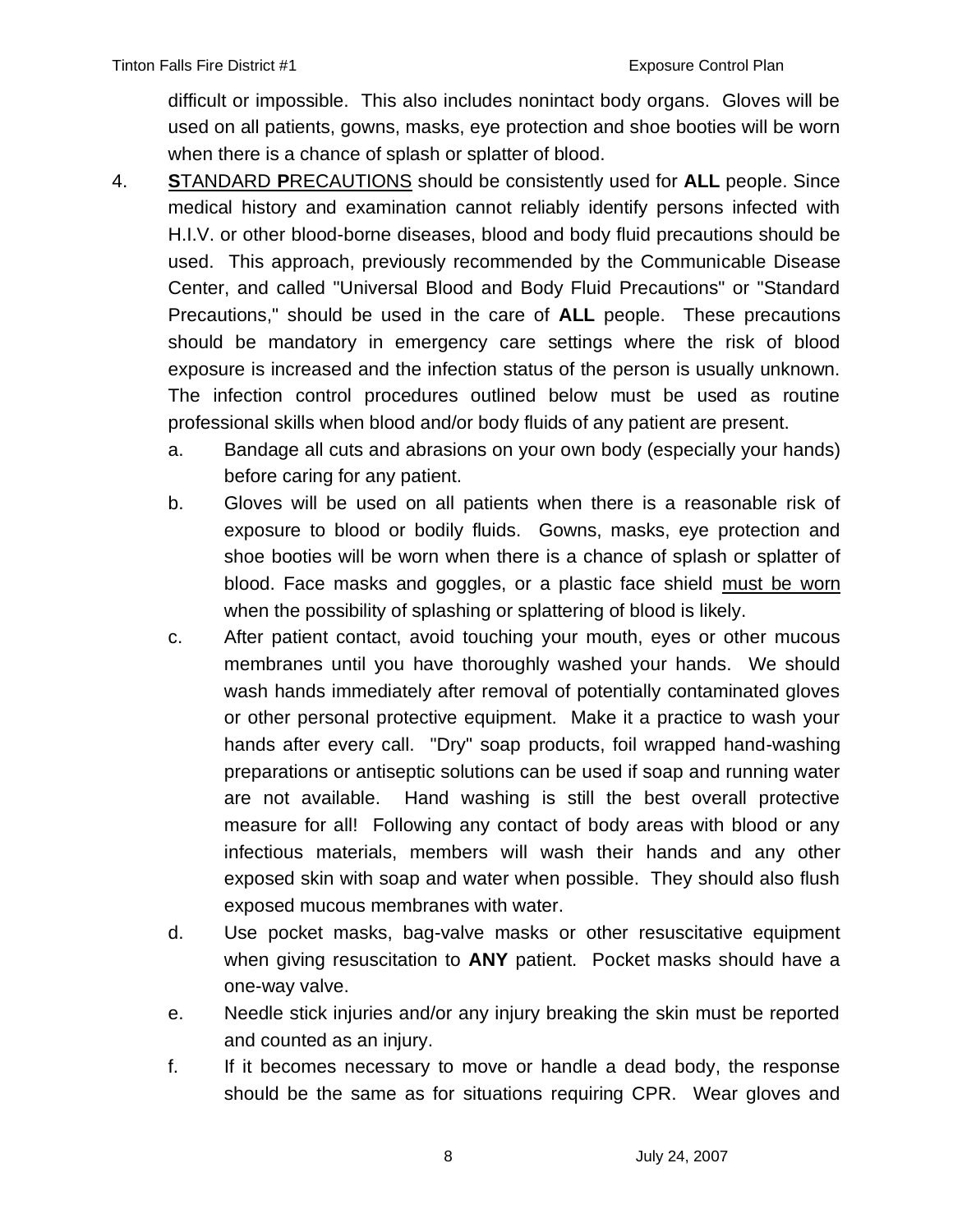cover all cuts and abrasions to create a barrier and carefully wash all exposed areas after any patient contact. Such procedures should be followed after contact with the blood of anyone, regardless or whether they are known or suspected to be infected with H.I.V. or H.B.V.. These precautions should also be used when handling amputated limbs, hands, or other body parts.

j. When **unanticipated** contact with body fluids occurs, remove body substances by thoroughly washing hands and face, cleansing cuts and laundering clothing as needed. Following any contamination of an member's gear or clothing, the member will place the soiled items in a red biohazard bag, seal the bag, and then mark the item for laundering at a dry cleaner at the District's expense.

#### **Methods of control**

- 1. Members will not handle needles, sharps and IV catheters.
- 2. Disposable airway equipment, pocket masks or bag-valve-masks will be used when possible during resuscitative measures.
- 3. We will supply members with and expect that they wear disposable gloves, heavy extrication gloves, face shields, masks, eye protection, gowns, aprons, and shoe booties. When needed, heavy-duty extrication gloves will be used with disposable latex gloves worn inside. We will instruct members how to choose the appropriate size. Selection criteria should include dexterity, durability, fit and the tasks that we will undertake while the gloves and other protective items are worn.
	- a. Latex rubber gloves minimum acceptable protection to be used in the care of injured or ill patients. A non-latex substitute is available as an option, and also in cases where a patient may have a latex allergy.
	- b. Heavy duty gloves preferred protection to be worn at all possible times by immediate care personnel.
	- c. Surgical masks to be used/worn by either the care providers or preferably the patient when possible if there is a significant risk or respiratory problems such as Tuberculosis, Flu, etc.
	- d. Pocket masks mandated for use in cases when advanced airway equipment is not immediately available.
	- e. Goggles/Face shields to be worn when giving respiratory care such as oral airway insertion, suctioning, etc.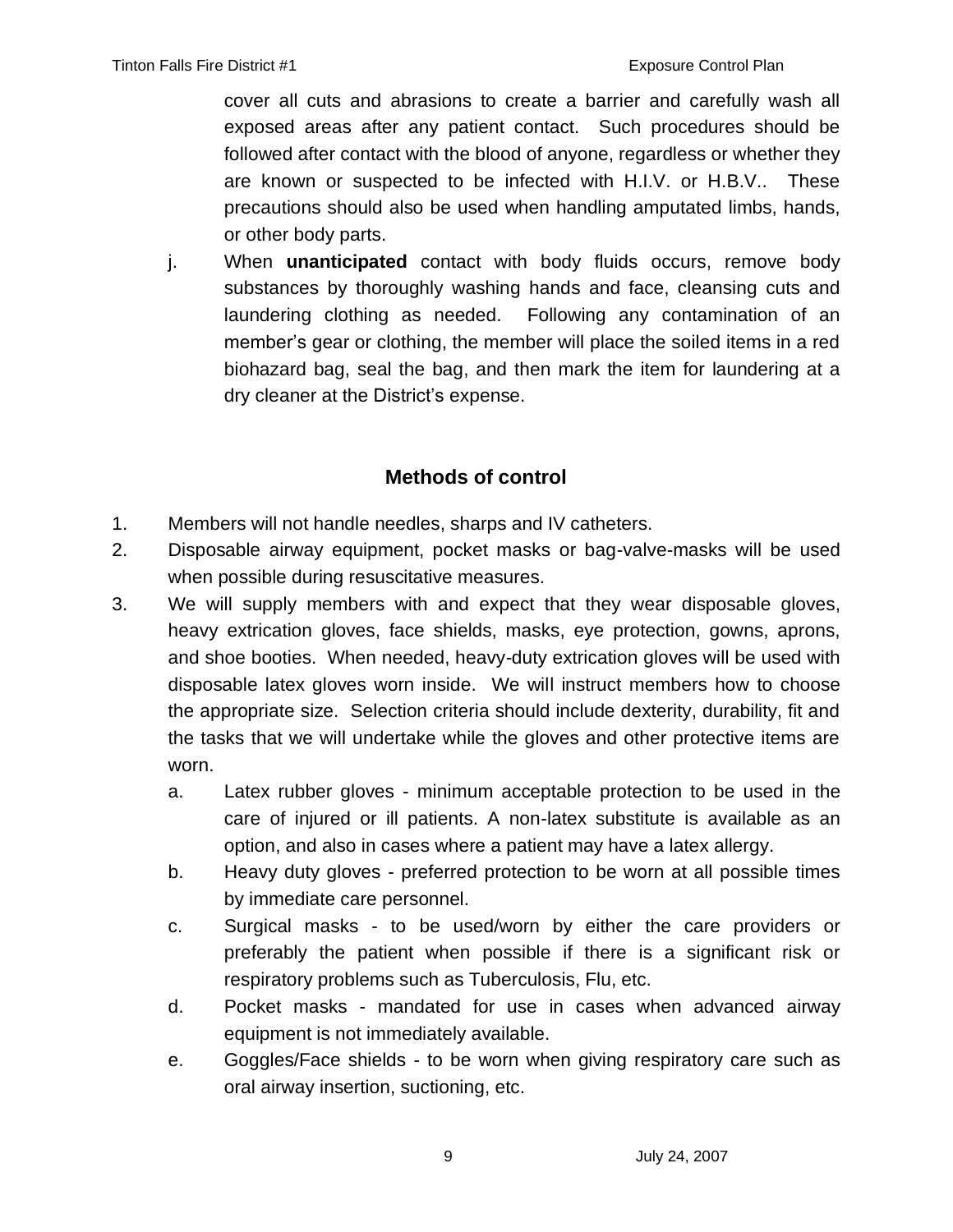- f. Gowns to be worn when clothing may become soiled with blood, body fluids, secretions or excretions.
- g. Shoe booties to be worn when there is a chance of splash or splatter of body fluids.
- 4. We will replace gloves when possible if torn, punctured, or when their ability to function as a barrier is compromised. We will not wash or decontaminate them for reuse.
- 5. For multiple trauma victim calls, we will change gloves between patient contacts if the emergency situation allows. For situations where large amounts of blood are likely to be encountered, it is important that gloves fit tightly at the wrists to prevent contamination of hands around the cuff.
- 6. The location of the above items is clearly visible on fire apparatus and will be pointed out to every new member and again at yearly training seminars.
	- a. Gloves are available of front line fire apparatus.
	- b. Complete personal protective kits are available from EMS units.
- 7. We will instruct members how to use equipment so that they will avoid direct contact with bodily fluids.
- 8. We will instruct members as to the decontamination of reusable equipment.
- 9. Used, disposable care items will be deposited in a waste receptacle in an red biohazard; these materials will be disposed of properly at a medical waste receptacle.
- 10. On scene waste will be deposited in a waste receptacle in an ambulance on scene containing a red biohazard bag; if possible. This bag will be left at the hospital for disposal.
- 11. We will remove gloves prior to performing any other functions.
- 12. We will wash hands at the earliest possible time after handling any patient at an emergency scene. If you are on scene and running water and soap is not available, antiseptic hand cleaner will be provided. We will wash hands with running water and soap when possible after.
- 13. We will wash hands after using the bathroom.
- 14. We will wash hands before eating.
- 15. We will wash hands before and after preparing food.
- 16. Following any contact of any body area with blood or body fluids, members will wash their hands and any other exposed skin with soap and water when possible. Use a towel to turn the faucet handles so you don't re-contaminate yourself and others. Flush exposed mucous membranes with water. Water for flushing is available on the apparatus should running water not be available.
- 17. Fresh, clean gloves will be worn when decontaminating equipment.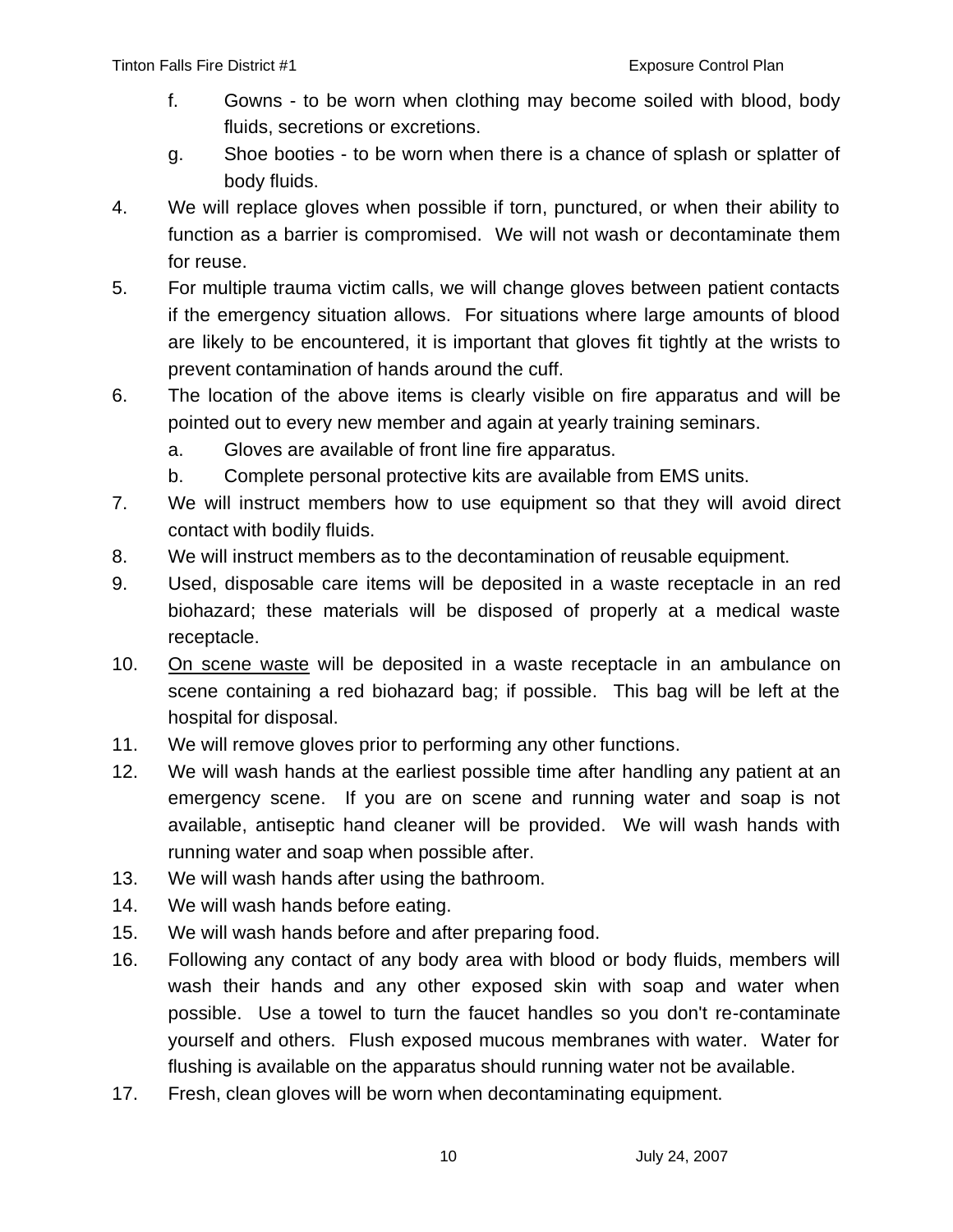- 18. Under no circumstances will the bathroom or kitchen areas be used for decontamination of any equipment.
- 19. Emergency response vehicles must be kept clean and sanitized. They will be cleaned after every exposure incident.
- 20. We must decontaminate contaminated surfaces with a disinfectant upon completion of procedures or contaminate when by splashes, spills, or contact with blood or other potentially infectious materials.
- 21. We will inspect all equipment on a scheduled weekly basis to ensure that there are no body fluids present. If found, we will then decontaminate this equipment.
- 22. We must decontaminate all reusable receptacles on a scheduled weekly basis. The officers of the District fire companies will be responsible for seeing that this is scheduled and done.
- 23. All body fluid stained personal clothing will be cleaned immediately or when possible after the call with Hydrogen peroxide or 70% isopropyl alcohol at the hospital. The clothing should then be dry cleaned for decontamination.
- 24. There will be no eating, drinking, smoking, applying of cosmetics or lip balm, or handling contact lenses in the fire apparatus.
- 25. The line officers of the District fire companies will be required to maintain a working inventory of all of the above-mentioned items for personal protection and decontamination.
- 26. A biohazard label and the biohazard sign will be used to identify all items, containers or work areas that contain blood or body fluids and for which special precaution must be taken. Labels must be fluorescent orange or orange red and be firmly attached to the container.
- 27. A member may **temporarily** choose not to wear protective equipment under rare circumstances when in the member's professional judgment, it prevents the delivery of emergency care in a life threatening situations or poses a greater hazard to other members.
	- a. An injured person walks up to you when you don't expect, or you are not prepared, and they present to you with a life threatening injury that requires your immediate attention. An example would be an arterial bleed.
	- b. A member who must begin mouth to mouth resuscitation on a patient while on a scene before EMS arrival.
	- c. When the member chooses to do so, the Exposure Control Officer will investigate and document this event to decide whether we can make changes to prevent such occurrences in the future.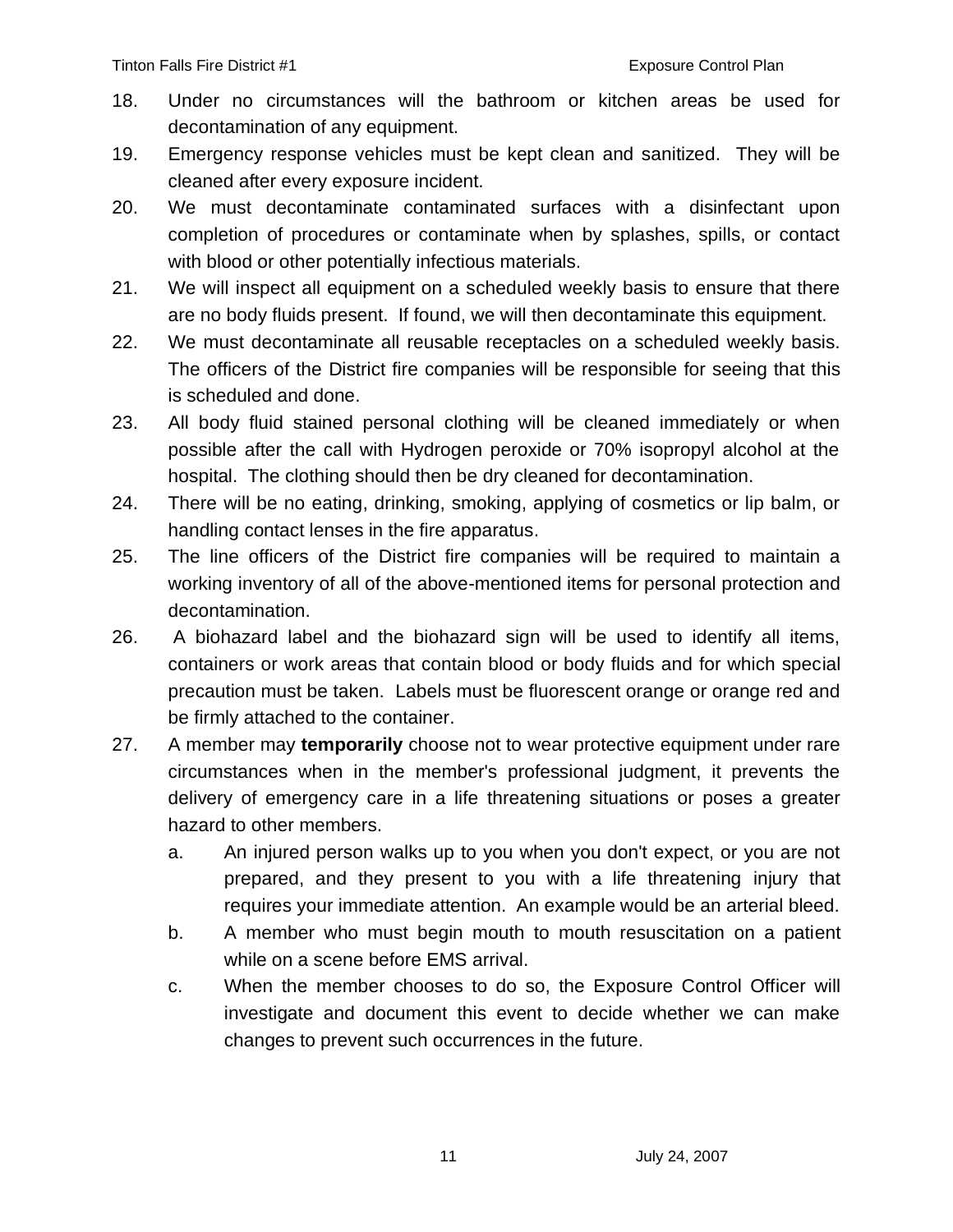#### **Medical Record Keeping**

- A. A physical exam is required with each application to the District. This physical should include a test for Hepatitis B immunization. If this test is positive, there is no need for the H.B.V.. If this test is negative, the member is to begin the series immediately upon acceptance into the squad or sign the appropriate declination. We recommend that all members be up to date with DPT, Measles, Mumps and Rubella, and yearly influenza vaccines and yearly P.P.D. This medical record will remain with the District.
- B. Should an exposure occur, medical evaluation will be done by an approved physician or in the nearest Emergency Department. An exposure should immediately be reported to the Exposure Control Officer of the District or an Fire Chief in his or her absence. This report will be treated with the strictest confidence. Following this exposure, a written report of the incident will be prepared and recommendations will be made to prevent further such exposure incidents.
- C. Exposures should be reported at a meeting of the District. Retaining confidentiality, circumstances related to the exposure should be discussed as a means to educate the District to prevent future exposures.

#### **Blood borne or Airborne Exposure Follow up Procedures**

The following is a guideline for proper evaluation and treatment of Tinton Falls Fire District #1 members who inadvertently have been exposed, through either percutaneous or mucosal contamination, to blood products or secretions from patients at risk for carrying Hepatitis B and H.I.V.. The term "member" refers to the person who has sustained inadvertent exposure, and "source" refers to the person from whom the blood came.

Throughout this procedure, if the physician recommends Hepatitis B vaccine and the exposed squad member refuses, we should document this on the member's health chart (to be kept in the strictest of confidentiality) and the remainder of the recommended therapy should be given. The District will maintain these records. Tetanus prophylaxis should be offered if the patient is not up to date.

*Parenteral exposure* is defined as puncture (needle stick) or cut (a scalpel blade, a sharp instrument) with a contaminated device.

*Mucous membrane* exposure is defined as a splash to the eye or mouth with blood or other body fluids.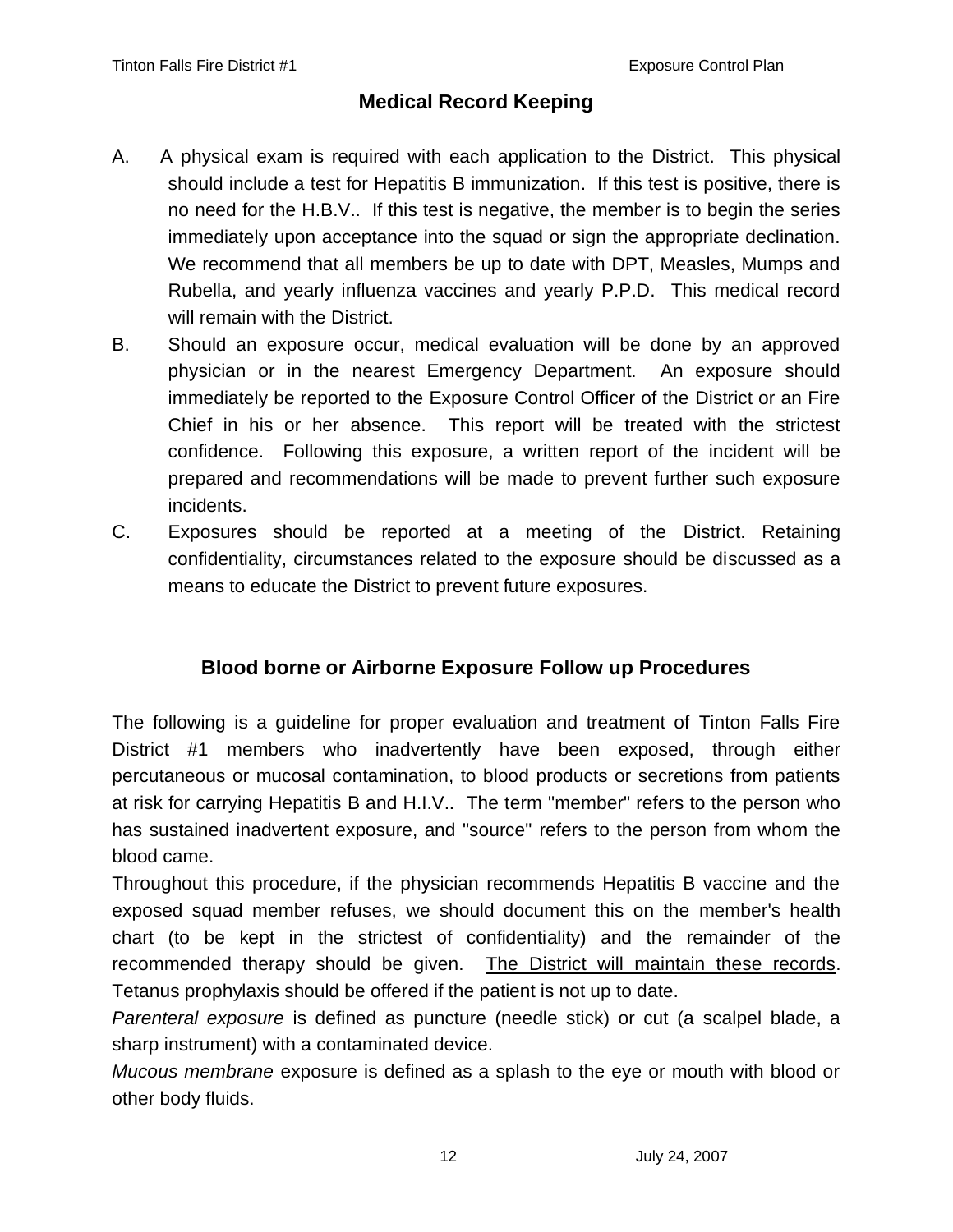*Cutaneous exposure* is defined as exposure involving large amounts of blood or prolonged contact with blood especially when the exposed skin is chapped, abraded, or afflicted with dermatitis.

- **A. If a member sustains any of the above exposures, and we know the source patient, then . . .**
	- 1. The source patient should be informed by hospital personnel of the incident and tested for serologic evidence of H.I.V. infection and Hepatitis B surface antigen positivity after consent is obtained.
	- 2. Refer to source patients' admitting hospital regarding obtaining consent for testing an incompetent patient.
	- 3. An Emergency Response Employee ("ERE") Report is to be completed in accordance with the Ryan White Act.

#### **B. If the source patient has AIDS, is H.I.V. positive, or refuses the test;**

- 1. The member should be evaluated clinically and serologically for evidence of H.I.V. infection when possible after the exposure.
- 2. The member should be advised to seek medical attention for any febrile illness that occurs within twelve weeks after the exposure.
- 3. Seronegative members should be retested six weeks, twelve weeks, six months, and one year post-exposure. This will be done at the District's expense.
- 4. If the source patient is H.I.V. Negative but is considered in a high-risk group, the member should be retested six weeks, twelve weeks, six months, and one year post-exposure. This will be done at the District's expense. High-risk groups include:
	- a. IV drug abusers
	- b. Sexual partners of IV drug abusers
	- c. Newborns of H.I.V. positive mothers
	- d. Homosexual and bisexual men
	- e. Haitians
	- f. Hemophiliacs
	- g. Patients receiving multiple blood transfusions
- C. the member's health record will contain the following:
	- 1. the member's name and social security number
	- 2. a copy of the member's hepatitis B vaccine status.
		- a. dates of any vaccinations
		- b. medical records relative to the member's ability to receive vaccinations
	- 3. dates of tetanus vaccinations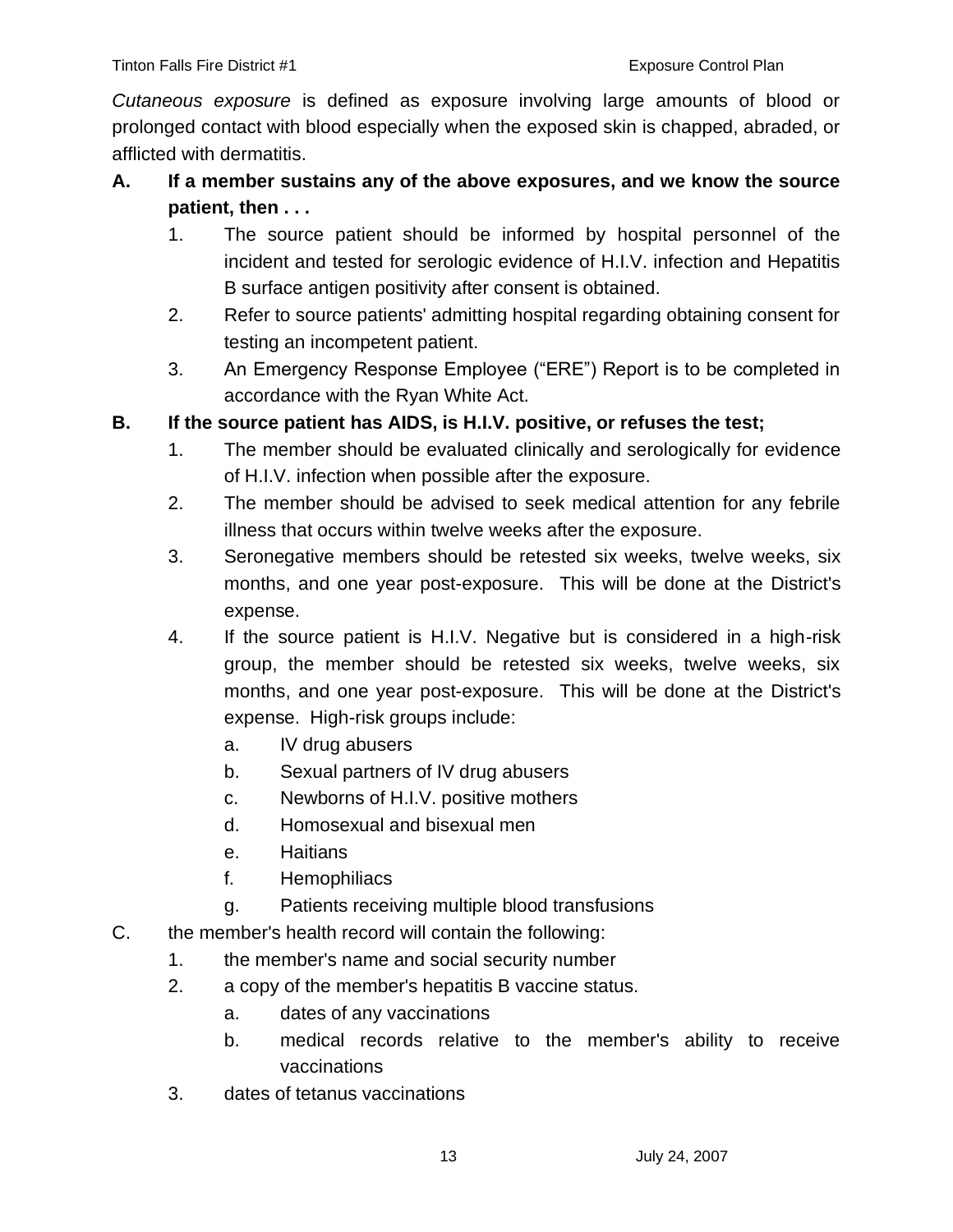- D. the Emergency Responder Exposure report form will contain the following:
	- 1. the date, time and location of the exposure
	- 2. what potentially infectious materials were involved in the incident
	- 3. document the route of exposure and how exposure occurred
	- 4. identify and document the source individual
	- 5. what job was being done when the exposure occurred?
	- 6. what caused the exposure to occur?
	- 7. what personal protective equipment was being used at the time of the exposure?
	- 8. what actions were taken as a result of the exposure?
		- a. member's decontamination
		- b. notifications made.
	- 9. copies of the results of the examination, medical testing and follow up procedures that took place because of the exposure.
	- 10. a copy of information will be provided to the consulting physician as a result of any exposure to blood borne pathogens.
	- 11. all information will be kept confidential and will not be released without the written permission of the member.
	- 12. These records will be held and maintained by the District.
- E. Obtain consent and test the member's blood when possible to determine infectivity and document (if consent for testing is given) the source individual's blood test results. If we know that the source was infectious for H.B.V. or H.I.V., testing need not be repeated to determine the known infectivity of the source.
	- 1. provide the exposed squad member with the test results
	- 2. provide the exposed squad member with information about applicable disclosure laws and regulations concerning the source identity and infectious status.
- F. Obtain consent, collect, and test the member's blood when possible after the exposure incident.
- G. If the exposed member consents to baseline blood collection but does not consent to H.I.V. serologic testing, the member's blood samples must be preserved for at least ninety days. If, within ninety days of the exposure incident, the member agrees to have the baseline sample tested, such testing will be conducted when feasible.
- H. Following the post-exposure evaluation, the treating physician will provide a written opinion to the Exposure Control Officer. This opinion is limited to a statement that the member has been informed of the results of the evaluation and told of the need, if any, for further evaluation or treatment. All other findings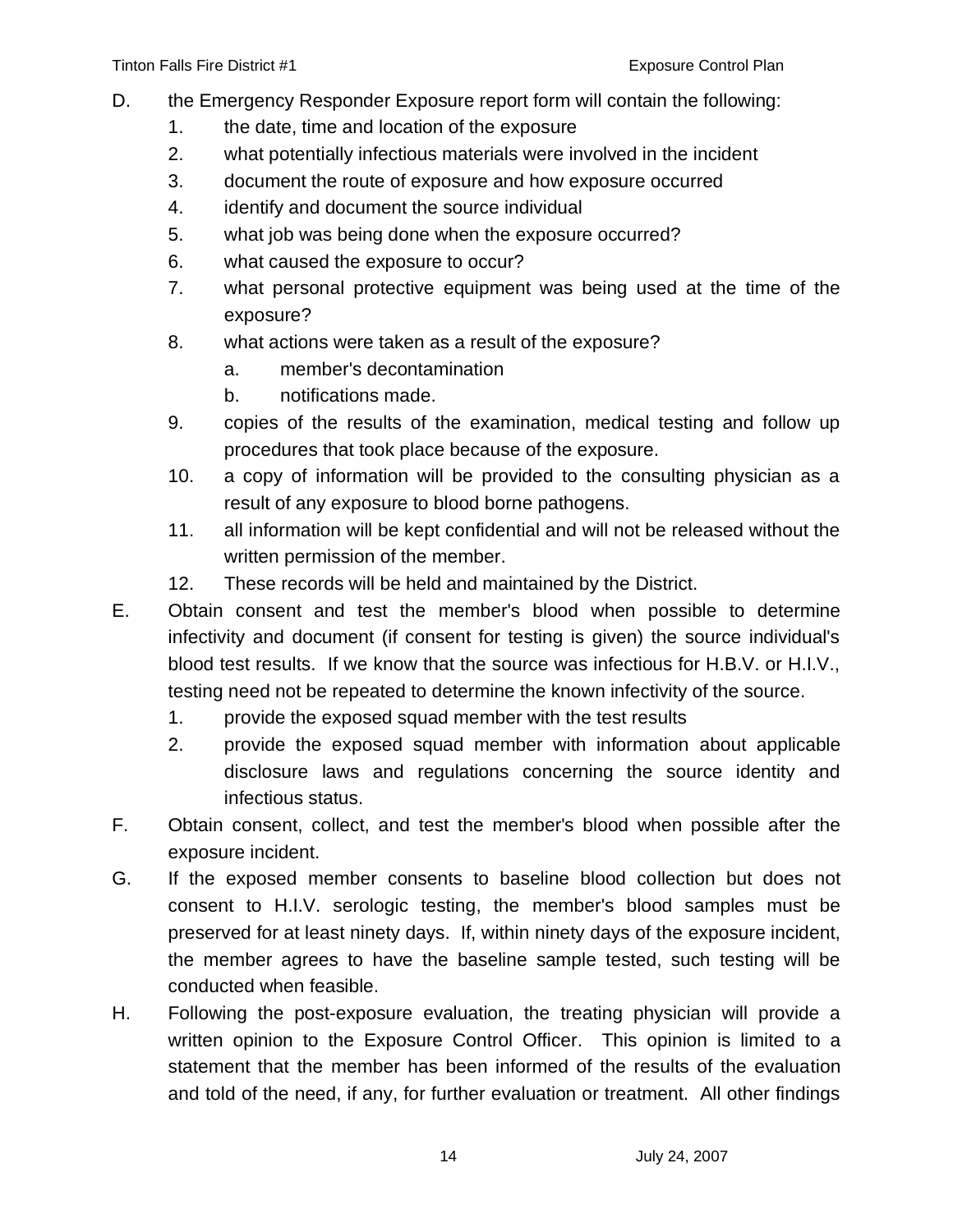are confidential. The Exposure Control Officer must provide a copy of the written opinion to the member within fifteen days of the evaluation.

- I. A copy of the Blood borne pathogens standard, a description of the member's job duties as they relate to the incident, a report of the specific exposure (an accident report), including the route of exposure, and relevant members' medical records, including Hepatitis B vaccination status will be supplied to the treating physician.
- J. All records pertaining to the exposure incident must be held on file for at least the duration of employment plus thirty years.
- K. Should a member sustain a human bite, routine medical and surgical therapy (including an assessment of tetanus vaccination status) should be implemented as soon as possible. Victims of bites should be evaluated as described above for exposure to blood or any other infectious body fluids.

#### **Equipment/Apparatus Decontamination**

**DISINFECTION PROCEDURES** (For items contaminated by blood, semen, vaginal secretions, urine, feces and saliva and/or other body fluids).

Any equipment or devices known or suspected to be contaminated with blood or body fluids should be used once and disposed of, or be thoroughly cleaned and disinfected after use while at the hospital. We will wipe all visible contaminated spills with a paper towel before disinfecting. This paper towel will be disposed of as biohazardous waste and red-bagged to be deposited in the hospital.

- 1. "TB-Cide Quat" is recommended. Should this not be available, a mixture of ten parts water to one part chlorine bleach (10:1 solution, prepared immediately before use) can be used to disinfect equipment that is not adversely effected. Does not use bleach on metal (it may discolor or eat the metal). Persons should wear disposable heavy-duty kitchen gloves when cleaning surfaces. All sections of the vehicle should be cleaned regularly as part of routine maintenance.
- 2. Because there can be a risk of transmission of H.I.V. through blood in saliva, disposable airway equipment and resuscitation bag-masks should be available. Reusable equipment should be cleaned with hot, soapy water and air-dried, then disinfected with bleach or other disinfectant as above.
- 3. Unless the stethoscope and blood pressure cuff are contaminated with blood or body fluids, no special precautions are indicated. If the blood pressure cuff is contaminated, we should remove the bladder and the outside should be washed in hot water or dry-cleaned. The bladder can be cleaned with "TB-Cide Quat." If this is not available, use full strength Lysol. If the stethoscope is contaminated, it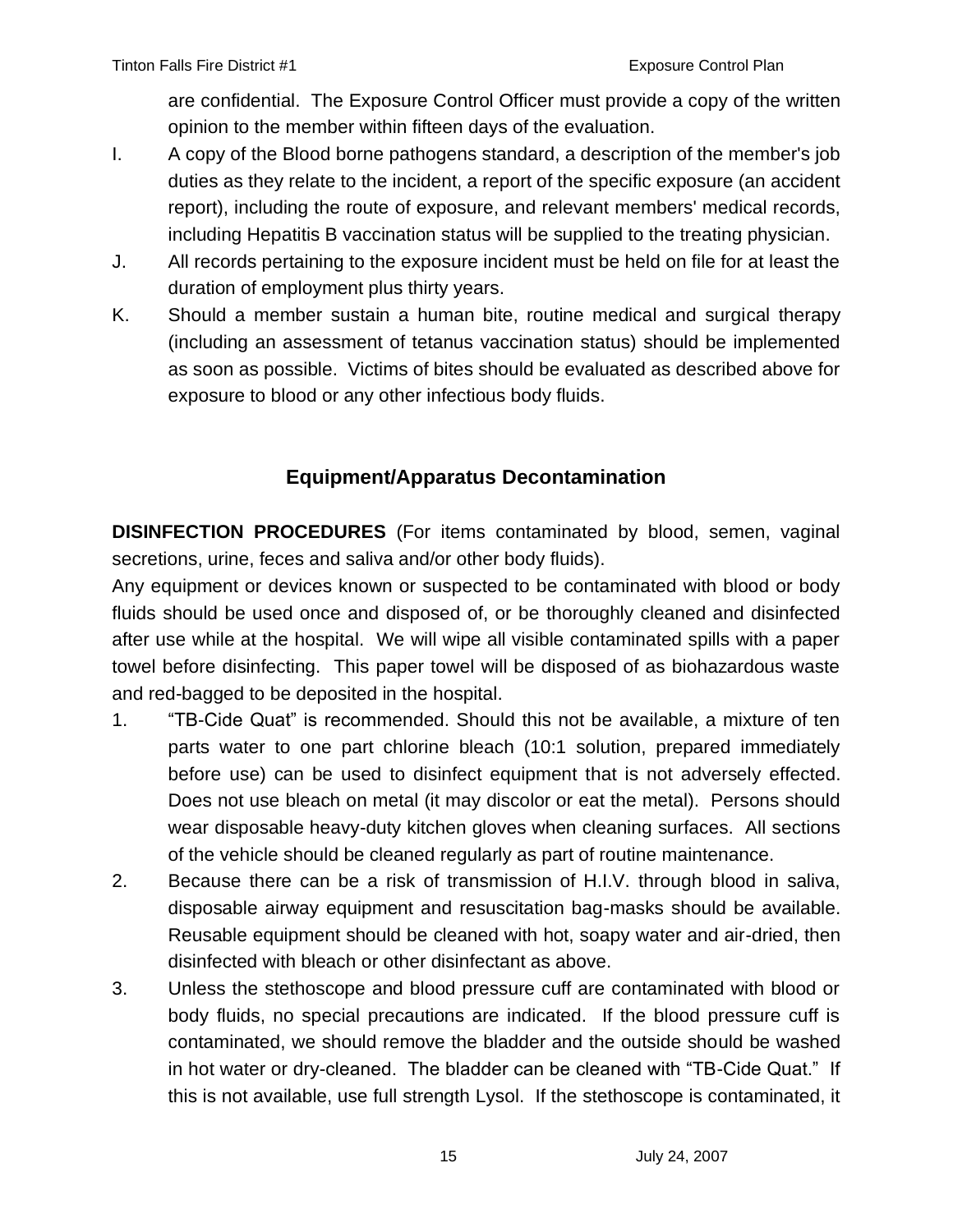should be also be cleaned with "TB-Cide Quat." We should wipe the ear tips and bell of the stethoscope after each patient use with a suitable disinfectant agent.

4. All persons involved in the clean up must wash thoroughly with an antibacterial soap.

*\*\*THESE DECONTAMINATION PROCEDURES ARE ONLY NEEDED IF THE PERSON HAS SPIT, VOMITED, BLED, URINATED OR DEFECATED on EQUIPMENT\*\**

#### **Cleaning Procedures for Turnout Gear (per N.F.P.A. 1581)**

- 1. Before washing, heavily soiled garments should be pretreated.
	- a. Apply liquid detergent to the soiled area.
	- b. Rub gently to create a lather.
	- c. Wash as the turnout manufacturer recommends.
	- d. Never use chlorine bleach!
- 2. Washing procedures. (Use Gear Washer Machine in Station 36-2)
	- a. Turn washing machine power on.
	- b. Follow posted directions on machine.
	- c. Add garments to be washed.
	- d. Set machine for a washing cycle
	- e. Machine should be programmed for a double rinse. This ensures detergent removal.
	- f. Remove garments from the machine and dry by hanging in a shaded area that receives good cross ventilation or hang on a line and use a fan to circulate the air.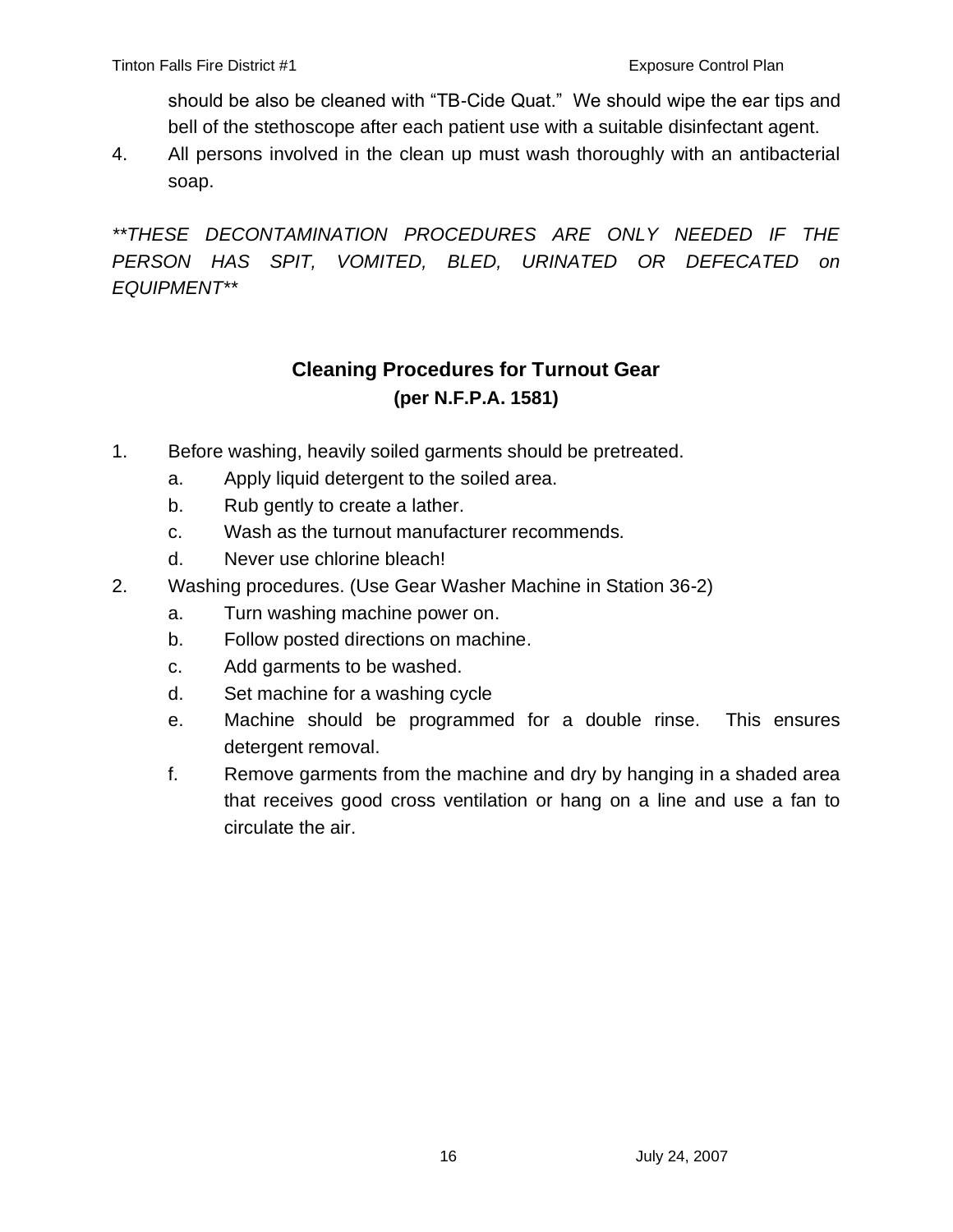#### **Tinton Falls Fire District #1**

#### **Exposure Report Form - Employee Vaccine Immunization History**

|    |                 |                                                                                 |                                   | 1. H.B.V. vaccination series completion date: __________________________________ |
|----|-----------------|---------------------------------------------------------------------------------|-----------------------------------|----------------------------------------------------------------------------------|
|    |                 |                                                                                 |                                   |                                                                                  |
|    |                 | 2. Tuberculosis skin test: Pos. Neg. Date: Date:                                |                                   |                                                                                  |
| 3. | <b>Measles:</b> |                                                                                 |                                   |                                                                                  |
|    |                 |                                                                                 |                                   |                                                                                  |
|    |                 |                                                                                 |                                   |                                                                                  |
|    |                 | Have you had a second vaccination any time after 1956?                          |                                   |                                                                                  |
|    |                 |                                                                                 |                                   |                                                                                  |
|    |                 |                                                                                 | If yes, date: $\sqrt{\frac{1}{2}$ |                                                                                  |
| 4. |                 | <b>Mumps:</b> Vaccination date: Contraction date: ______                        |                                   |                                                                                  |
| 5. |                 | Rubella: Vaccination date: Contraction date: ______                             |                                   |                                                                                  |
| 6. |                 | Polio: Vaccination date: Contraction date: Vaccination date:                    |                                   |                                                                                  |
| 7. |                 | Chicken Pox: Vaccination date: Contraction date: Chicken Pox: Vaccination date: |                                   |                                                                                  |
| 8. |                 | Tetanus/Diphtheria: Last known vaccination: ____________________                |                                   |                                                                                  |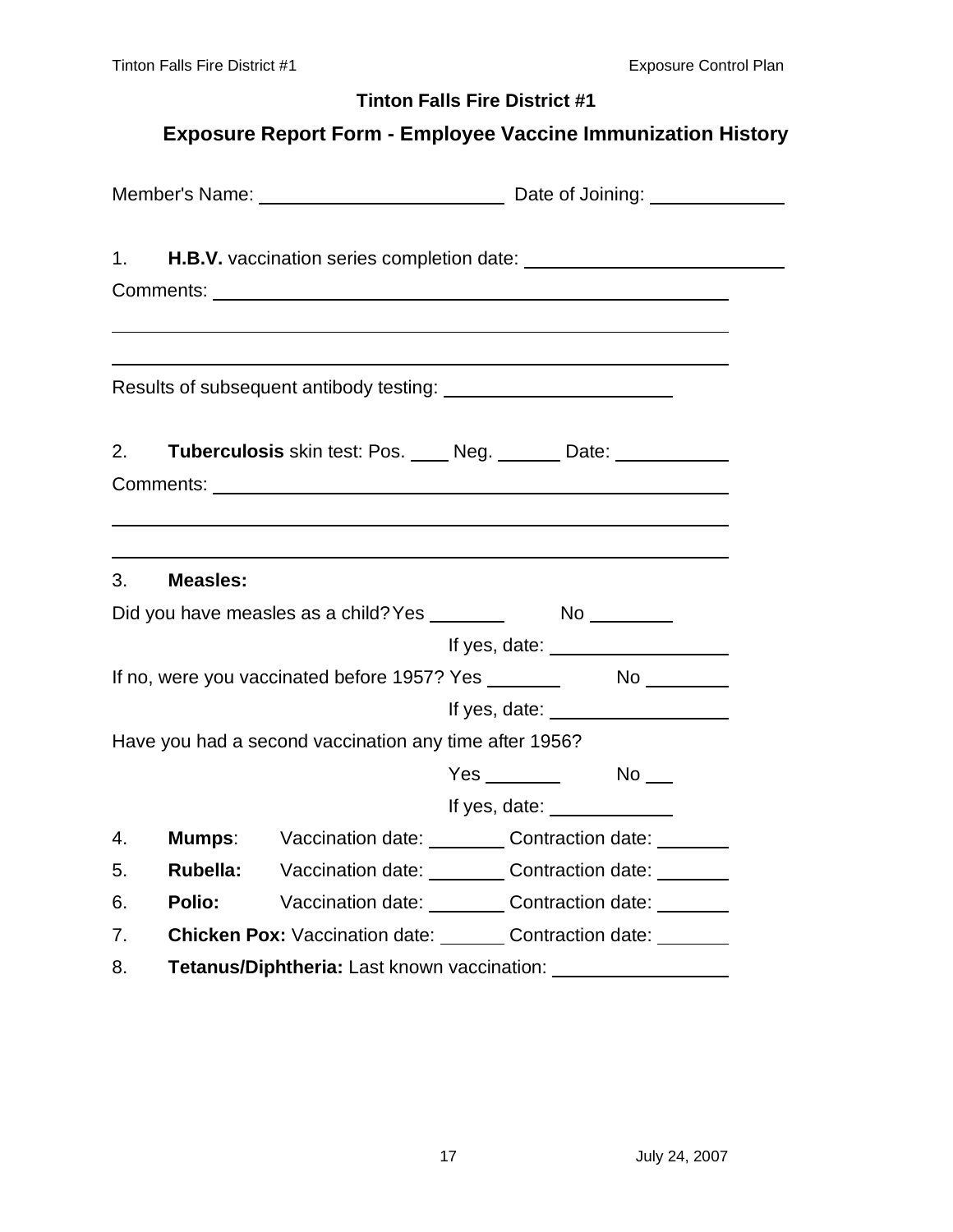#### **Tinton Falls Fire District #1**

#### **Exposure Report Form - Blood or Body Fluids**

*To be completed by emergency responder at the time of incident*

|                                                                                   | Date: _______________Time: _____________ |
|-----------------------------------------------------------------------------------|------------------------------------------|
| <b>Exposed Member Information:</b>                                                |                                          |
|                                                                                   |                                          |
|                                                                                   |                                          |
|                                                                                   |                                          |
|                                                                                   |                                          |
| <b>Incident information:</b>                                                      |                                          |
|                                                                                   |                                          |
| Type of Call (e.g., MVA, medical, cardiac, trauma, etc.): \[\equimediated:\]      |                                          |
|                                                                                   |                                          |
|                                                                                   |                                          |
| What body fluids were you in contact with?<br>1.                                  |                                          |
|                                                                                   |                                          |
| Sweat: _____________Tears: ________________Urine: ______________Vomitus: ________ |                                          |
|                                                                                   |                                          |
| 2.<br>What was the method of contact?                                             |                                          |
| Needle stick with contaminated needle                                             |                                          |
| Blood/body fluid into natural body opening (e.g., nose, mouth, eye)               |                                          |
| Blood/body fluid into cut, wound, sores, or rashes less than 24 hours old         |                                          |
|                                                                                   |                                          |
| Blood/body fluid on intact skin                                                   |                                          |
|                                                                                   |                                          |
|                                                                                   |                                          |

(e.g., hand washing )?

 $\overline{\phantom{a}}$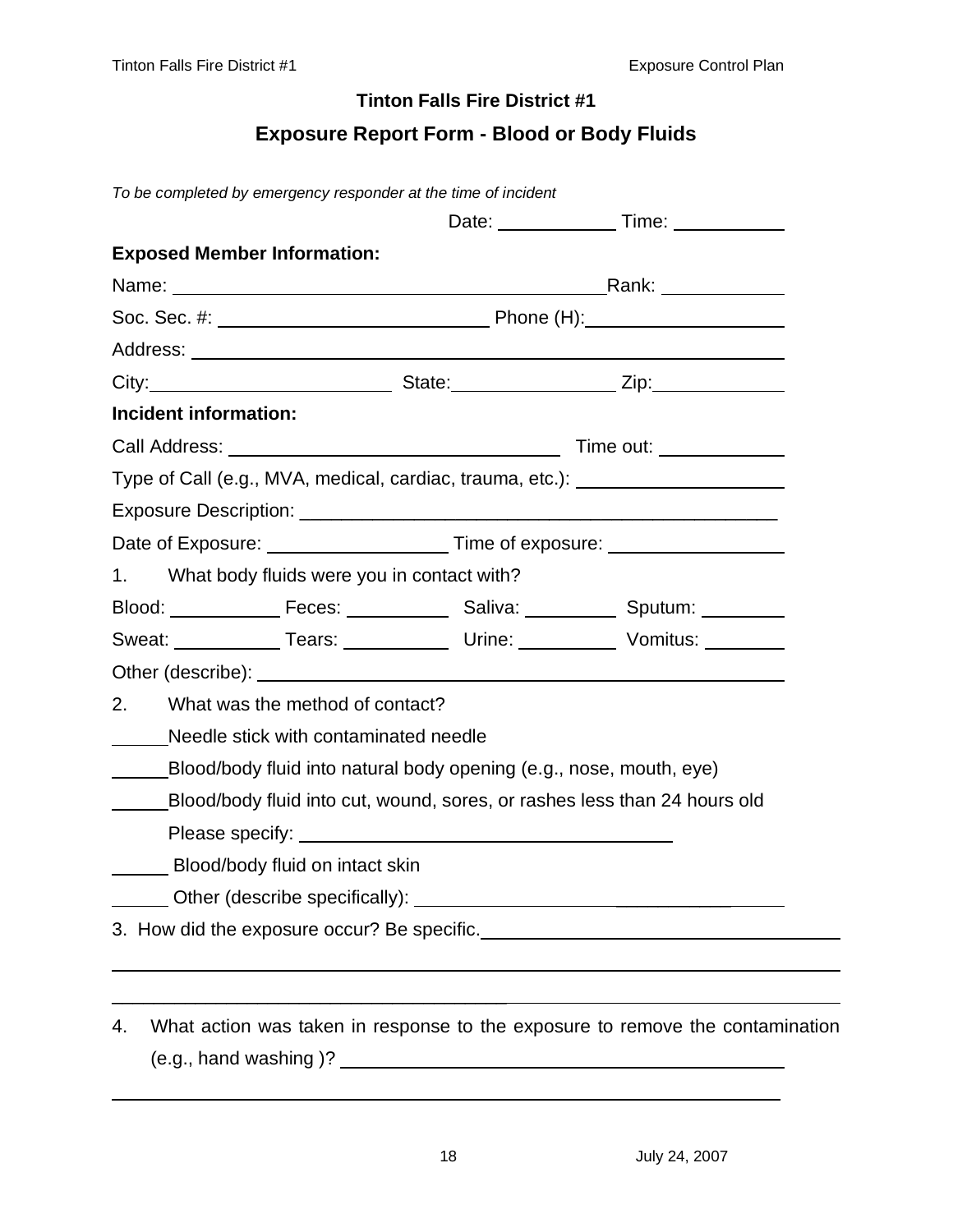5. What personal protective equipment was being used at the time of exposure?

| 6. Please describe any other information related to the incident (use a separate piece                                                                                                                                         |      |  |  |  |  |  |
|--------------------------------------------------------------------------------------------------------------------------------------------------------------------------------------------------------------------------------|------|--|--|--|--|--|
|                                                                                                                                                                                                                                |      |  |  |  |  |  |
|                                                                                                                                                                                                                                |      |  |  |  |  |  |
|                                                                                                                                                                                                                                |      |  |  |  |  |  |
|                                                                                                                                                                                                                                |      |  |  |  |  |  |
|                                                                                                                                                                                                                                |      |  |  |  |  |  |
|                                                                                                                                                                                                                                |      |  |  |  |  |  |
| Receiving hospital: University of the contract of the contract of the contract of the contract of the contract of the contract of the contract of the contract of the contract of the contract of the contract of the contract |      |  |  |  |  |  |
|                                                                                                                                                                                                                                |      |  |  |  |  |  |
| <b>Medical information:</b>                                                                                                                                                                                                    |      |  |  |  |  |  |
| Did you seek medical attention? _____________________Date: ______<br>1.                                                                                                                                                        |      |  |  |  |  |  |
|                                                                                                                                                                                                                                |      |  |  |  |  |  |
| 2.<br>Did you contact the Hospital Infection Control Officer?                                                                                                                                                                  |      |  |  |  |  |  |
|                                                                                                                                                                                                                                |      |  |  |  |  |  |
|                                                                                                                                                                                                                                |      |  |  |  |  |  |
|                                                                                                                                                                                                                                |      |  |  |  |  |  |
| Member's Signature                                                                                                                                                                                                             | Date |  |  |  |  |  |
| <b>District Exposure Control Officer's Signature</b>                                                                                                                                                                           | Date |  |  |  |  |  |
| To be completed by Squad Exposure Control Officer:                                                                                                                                                                             |      |  |  |  |  |  |
| Communicable disease follow-up needed:<br>Yes*                                                                                                                                                                                 | No   |  |  |  |  |  |

*\* If yes, Exposure Control Officer must complete the Communicable Disease Exposure Follow-up Form. This procedure applies either if this is a known disease exposure or if such information is determined at a future date.*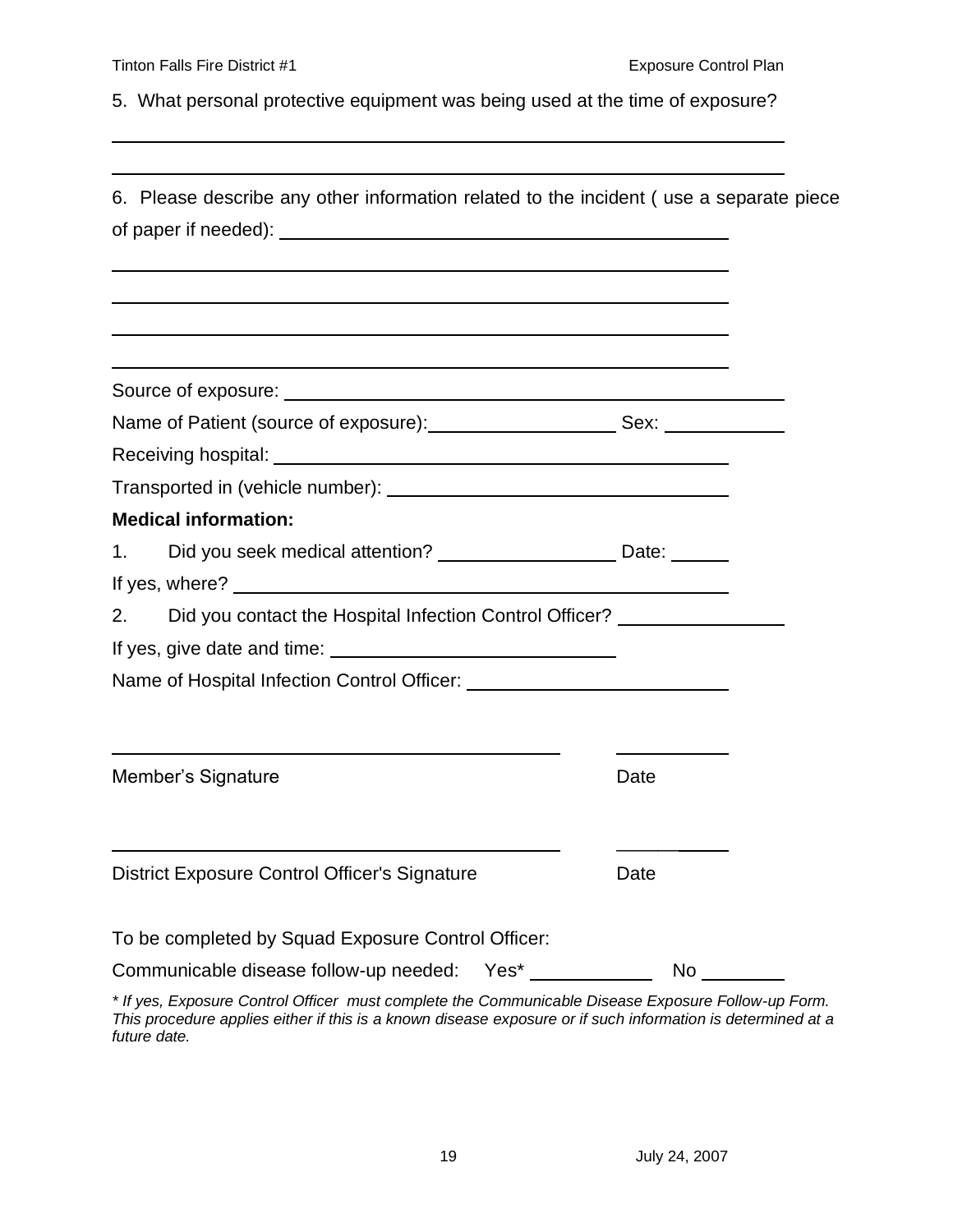#### **Communicable Disease Exposure Follow-up Form**

*To be completed by the Exposure Control Officer*

| Call Address: ______________________________Time of Exposure: __________________ |  |  |
|----------------------------------------------------------------------------------|--|--|
|                                                                                  |  |  |
|                                                                                  |  |  |
| How was the diagnosis made known to you? Give source name and phone              |  |  |
|                                                                                  |  |  |
| Has member ever received appropriate vaccination?                                |  |  |
|                                                                                  |  |  |
|                                                                                  |  |  |
|                                                                                  |  |  |
|                                                                                  |  |  |
|                                                                                  |  |  |
|                                                                                  |  |  |
|                                                                                  |  |  |
|                                                                                  |  |  |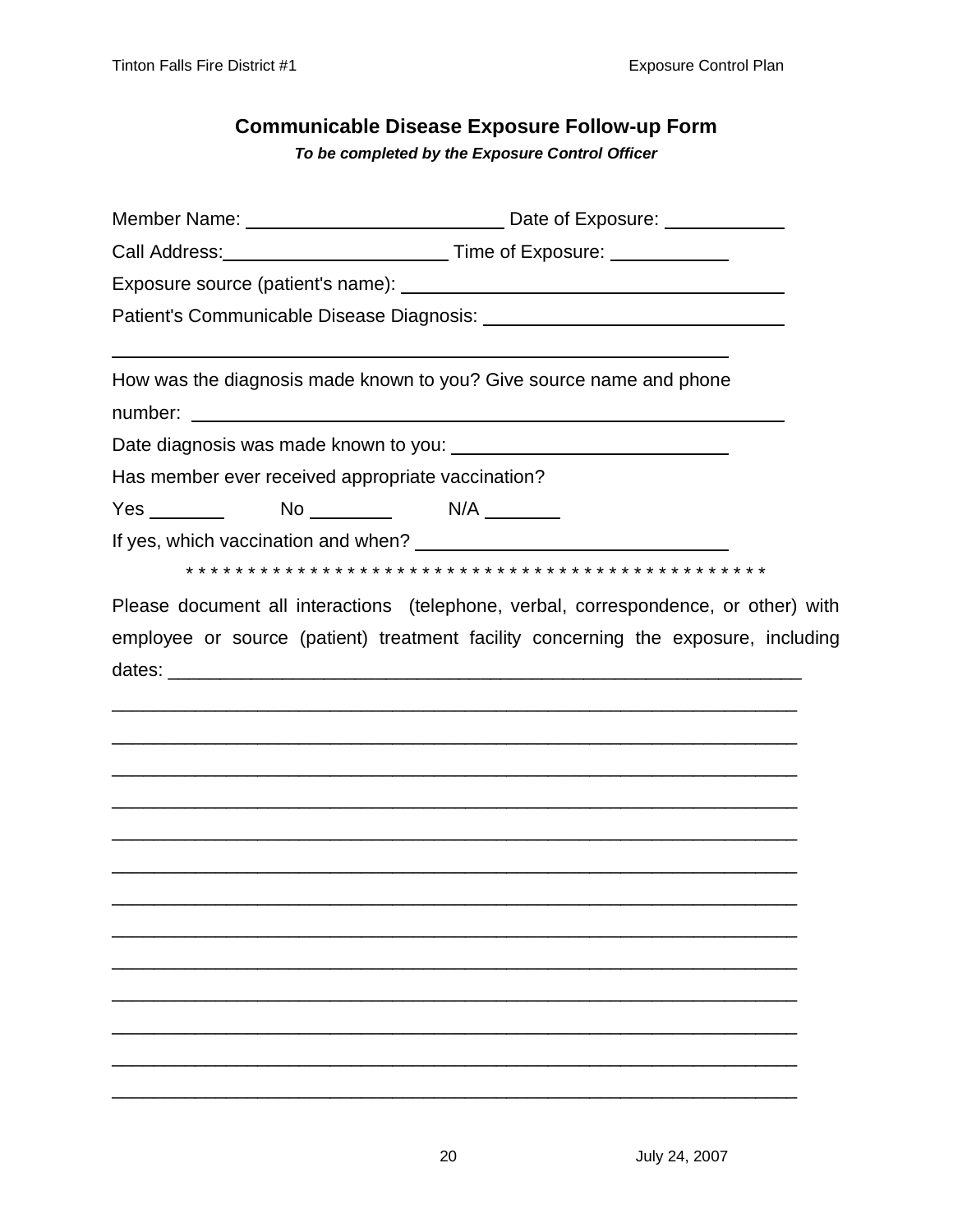#### **Communicable Disease Exposure Follow-up Form (Continued)**